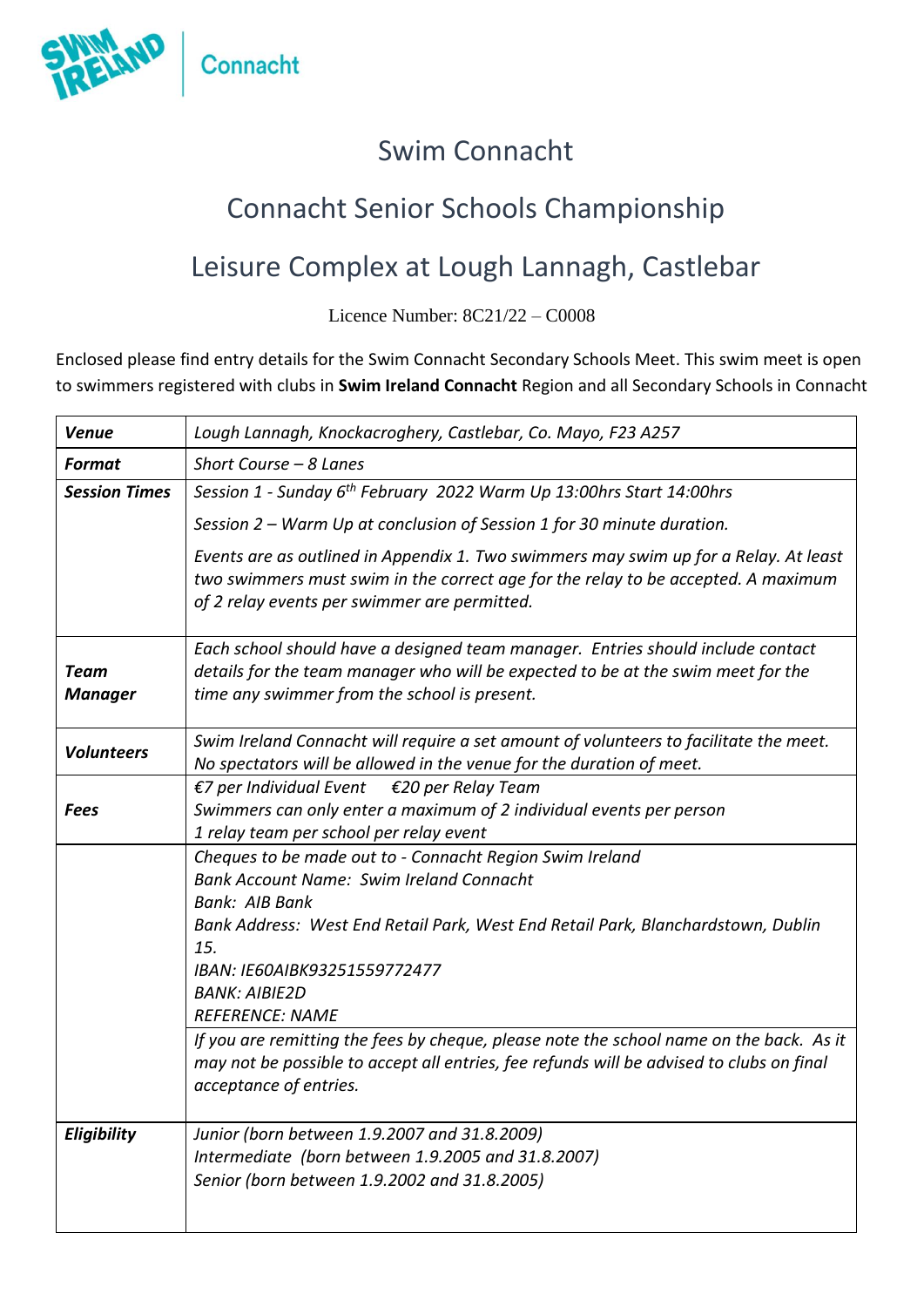# Connacht

SWIM

| <b>Entries</b>       | Entries should be submitted using the forms attached to this notice.<br>Submit individual best times.                                                                      |
|----------------------|----------------------------------------------------------------------------------------------------------------------------------------------------------------------------|
|                      | Entries will not be accepted unless they                                                                                                                                   |
|                      | a) fees have been paid                                                                                                                                                     |
|                      | b) bear the School's stamp or be signed by the Principal or Teacher responsible                                                                                            |
|                      | for Sport;                                                                                                                                                                 |
|                      | c) include the name and contact telephone number of the Adult-in-Charge /                                                                                                  |
|                      | Team Managers;                                                                                                                                                             |
|                      | Entries should be emailed or posted to connachtgalasecretary@swimireland.ie                                                                                                |
|                      | Patricia Cleary, Cornamagh, Athlone Co. Westmeath N37V6H2                                                                                                                  |
| <b>Entries by:</b>   | Friday 28 <sup>st</sup> January 2022 – no entries or changes will be accepted on the day                                                                                   |
| <b>Officials</b>     | Clubs/Schools must provide volunteers for timekeeping duties. Officials will be                                                                                            |
|                      | arranged directly by the region based on the licence category.                                                                                                             |
| <b>Heats</b>         | Clubs/Schools will be notified in advance as to any changes to the competition.                                                                                            |
|                      | Numbers of heats may be curtailed to allow the gala to be run off in a reasonable                                                                                          |
|                      | time-frame.                                                                                                                                                                |
| <b>Scratches</b>     | Scratches at the commencement of warm up (or otherwise as directed at the swim                                                                                             |
|                      | meet).                                                                                                                                                                     |
| Finals /             | Heat declared winners.<br>$\bullet$                                                                                                                                        |
| <b>Medals</b>        | Medals awarded for 1st, 2nd 3rd in Junior Intermediate, Senior in Boys and Girls<br>$\bullet$                                                                              |
|                      | categories.                                                                                                                                                                |
| <b>Qualification</b> | Times can be used to qualify for Regional and National Meets.                                                                                                              |
| Pathway              | An Interprovincial Schools Team will be selected on the basis of performances at this                                                                                      |
|                      | meet. To be selected for this event, swimmers must have entered & competed in                                                                                              |
|                      | individual events at the 2021 Connacht Senior Schools Championships                                                                                                        |
| <b>Hydration</b>     | Please note that, as an environment-friendly measure, timekeepers/officials/coaches                                                                                        |
|                      | are encouraged to bring their own re-usable bottles and fill them from the water<br>coolers.                                                                               |
|                      |                                                                                                                                                                            |
| Data                 | Swim Ireland Connacht and its registered clubs use a software database to manage                                                                                           |
| <b>Protection</b>    | entries and results of swimming meets, and also to manage competition records of<br>swimmers. By submitting and accepting entries, consent is hereby given, as required by |
|                      | the Data Protection Act, to the holding of personal information on databases. Personal                                                                                     |
|                      | data held for each swimmer will be name, date of birth, club, Swim Ireland registration                                                                                    |
|                      | number, entry times, achieved times. Certain elements of this data (name, club, age,                                                                                       |
|                      | times, achieved times) may be made public prior to, during or after the meet (e.g.                                                                                         |
| <b>First Aid</b>     | programmes, results sheets, social media updates etc.)<br>First Aid facilities will be provided by facility lifeguards and staff.                                          |
|                      | Fire exits should be noted on arrival. In the event of fire alarm, swimmers and                                                                                            |
|                      | volunteers will take direction from the facility staff and / or Meet Director.                                                                                             |
| <b>Rules</b>         | In addition to FINA Rules the Swim Ireland Complaints and Disciplinary Rules shall                                                                                         |
|                      | apply.                                                                                                                                                                     |
| <b>Digital COVID</b> | All persons over 18 (including swimmers) must have a valid DCC certificate or recovery                                                                                     |
| <b>Certification</b> | certificate to enter the facility                                                                                                                                          |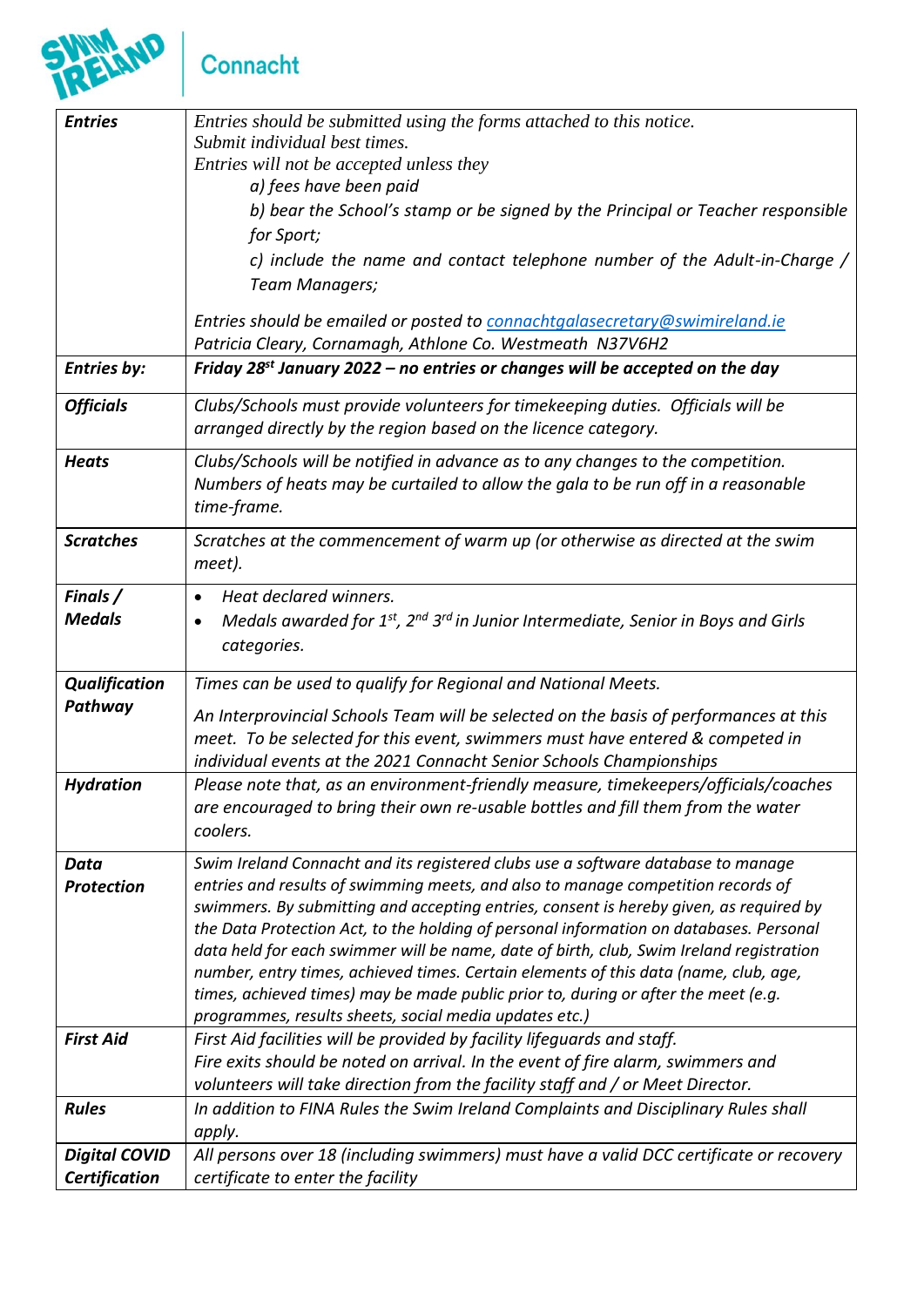

| Session     | Event Number   | Gender      | <b>Event Description</b>         | Category     |
|-------------|----------------|-------------|----------------------------------|--------------|
| $\mathbf 1$ | $\mathbf{1}$   | Girls       | 100m Backstroke                  |              |
|             | $\overline{2}$ | <b>Boys</b> | 100m Backstroke                  |              |
|             | 3              | Girls       | 100 Breaststroke                 |              |
|             | $\overline{4}$ | <b>Boys</b> | 100 Breaststroke                 |              |
|             | 5              | Girls       | 400m Freestyle (Fastest 8)       |              |
|             | 6              | <b>Boys</b> | 400m Freestyle (Fastest 8)       |              |
|             | $\overline{7}$ | Girls       | 4x50 Freestyle Relays            | Junior       |
|             | 8              | <b>Boys</b> | 4x50 Freestyle Relays            | Junior       |
|             | 9              | Girls       | 4x50 Freestyle Relays            | Intermediate |
|             | 10             | <b>Boys</b> | 4x50 Freestyle Relays            | Intermediate |
|             | 11             | Girls       | 4x50 Freestyle Relays            | Senior       |
|             | 12             | <b>Boys</b> | 4x50 Freestyle Relays            | Senior       |
|             |                |             | Interval - Warm Up for Session 2 |              |
| 2           | 13             | Girls       | 200 IM                           |              |
|             | 14             | <b>Boys</b> | 200 IM                           |              |
|             | 15             | Girls       | 100m Butterfly                   |              |
|             | 16             | <b>Boys</b> | 100m Butterfly                   |              |
|             | 17             | Girls       | 100m Freestyle                   |              |
|             | 18             | <b>Boys</b> | 100m Freestyle                   |              |
|             | 19             | Girls       | 4x50 Medley Relay                | Junior       |
|             | 20             | <b>Boys</b> | 4x50 Medley Relay                | Junior       |
|             | 21             | Girls       | 4x50 Medley Relay                | Intermediate |
|             | 22             | <b>Boys</b> | 4x50 Medley Relay                | Intermediate |
|             | 23             | Girls       | 4x50 Medley Relay                | Senior       |
|             | 24             | <b>Boys</b> | 4x50 Medley Relay                | Senior       |

### Appendix 1 - Events HDW (Heat Declared Winner)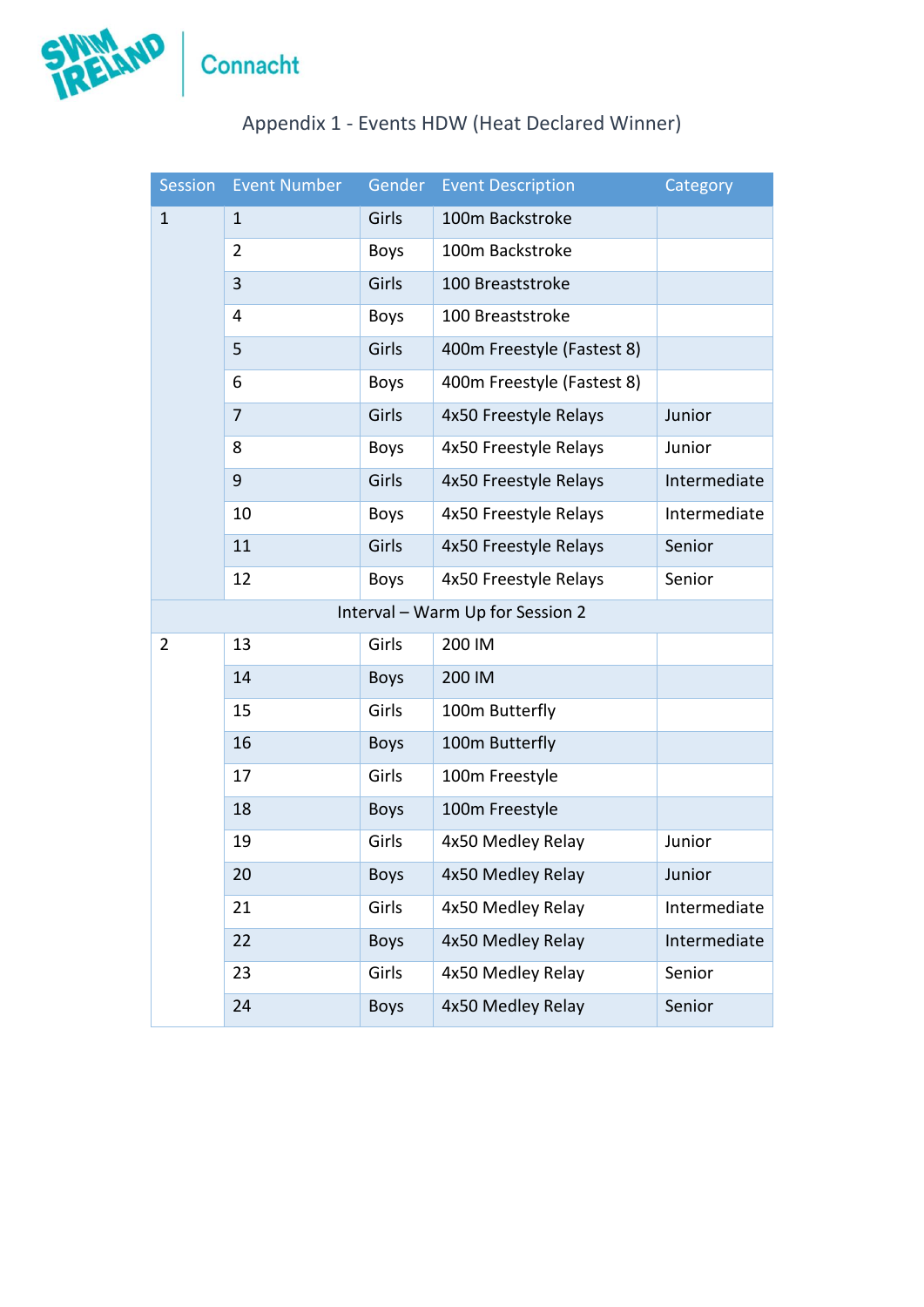

#### Appendix 2a – Entry Forms for Connacht Secondary Schools Championships

Connacht Senior Schools Meet Male Entry Form

Name of School \_\_\_\_\_\_\_\_\_\_\_\_\_\_\_\_\_\_\_\_\_\_\_\_\_\_\_\_\_\_\_\_\_\_\_

| Name | <b>DOB</b> | 100 <sub>m</sub> | 100 <sub>m</sub> | 100m | 100 <sub>m</sub> | 200 <sub>m</sub> | $400m$<br>$F/C$ |
|------|------------|------------------|------------------|------|------------------|------------------|-----------------|
|      |            | B/C              | <b>Brs</b>       | Fly  | F/C              | IM               |                 |
|      |            |                  |                  |      |                  |                  |                 |
|      |            |                  |                  |      |                  |                  |                 |
|      |            |                  |                  |      |                  |                  |                 |
|      |            |                  |                  |      |                  |                  |                 |
|      |            |                  |                  |      |                  |                  |                 |
|      |            |                  |                  |      |                  |                  |                 |
|      |            |                  |                  |      |                  |                  |                 |
|      |            |                  |                  |      |                  |                  |                 |
|      |            |                  |                  |      |                  |                  |                 |
|      |            |                  |                  |      |                  |                  |                 |
|      |            |                  |                  |      |                  |                  |                 |
|      |            |                  |                  |      |                  |                  |                 |

Name of person submitting entries: \_\_\_\_\_\_\_\_\_\_\_\_\_\_\_\_\_\_\_\_\_\_\_\_\_\_\_\_\_\_\_\_\_

Tel No.\_\_\_\_\_\_\_\_\_\_\_\_\_\_\_\_\_\_\_\_\_\_

email address \_\_\_\_\_\_\_\_\_\_\_\_\_\_\_\_\_\_\_\_\_\_\_\_\_\_\_

Name of school team manager / adult in charge: \_\_\_\_\_\_\_\_\_\_\_\_\_\_\_\_\_\_\_\_\_\_\_\_\_\_\_\_\_\_\_\_\_

Tel No.\_\_\_\_\_\_\_\_\_\_\_\_\_\_\_\_\_\_\_\_\_\_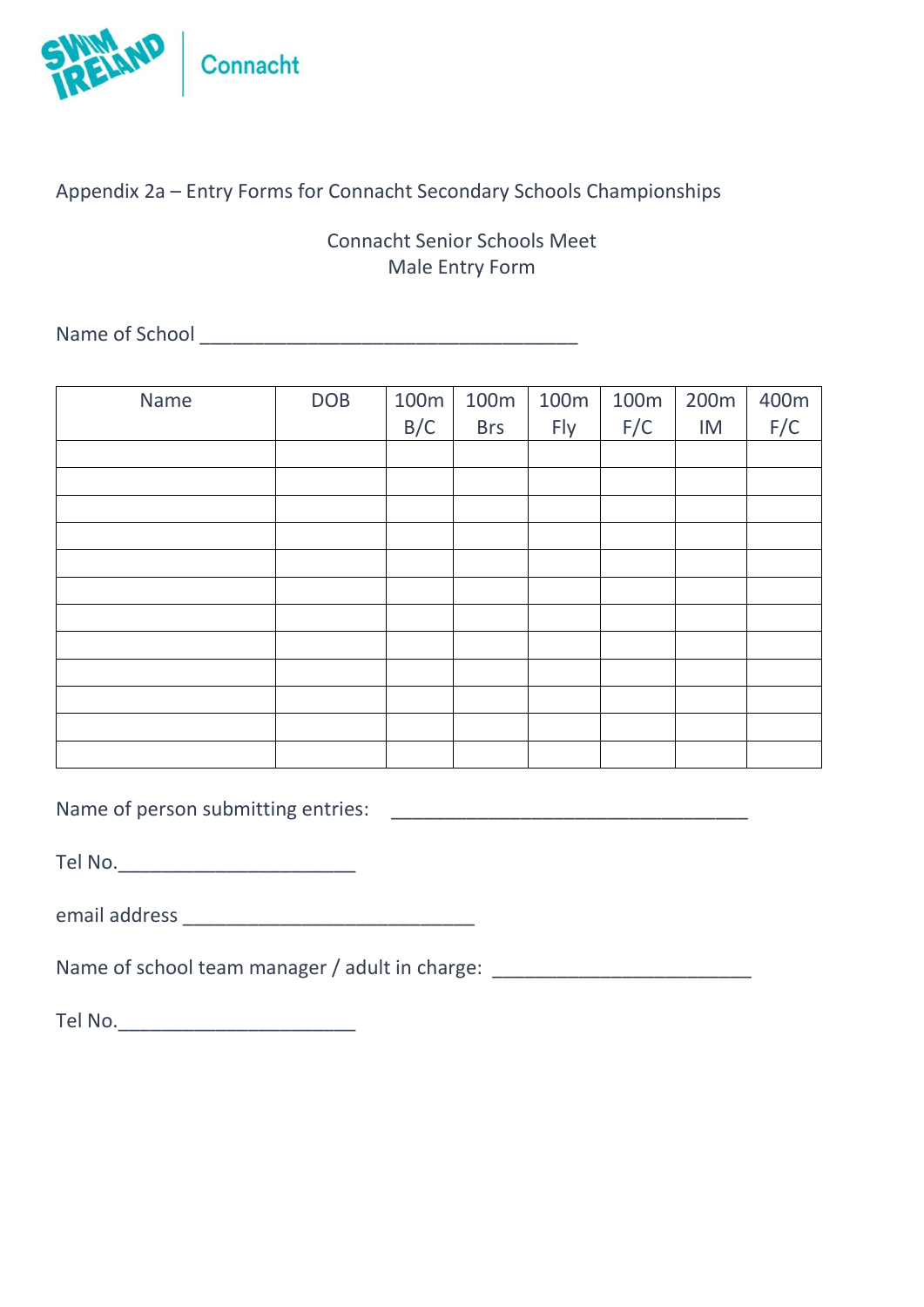

#### Appendix 2b – Entry Forms for Connacht Secondary Schools Championships

#### Connacht Senior Schools Meet Female Entry Form

Name of School \_\_\_\_\_\_\_\_\_\_\_\_\_\_\_\_\_\_\_\_\_\_\_\_\_\_\_\_\_\_\_\_\_\_\_

| Name | <b>DOB</b> | 100m<br>B/C | 100m<br><b>Brs</b> | 100m<br>Fly | 100 <sub>m</sub><br>F/C | 200 <sub>m</sub><br>IM | $400m$<br>$F/C$ |
|------|------------|-------------|--------------------|-------------|-------------------------|------------------------|-----------------|
|      |            |             |                    |             |                         |                        |                 |
|      |            |             |                    |             |                         |                        |                 |
|      |            |             |                    |             |                         |                        |                 |
|      |            |             |                    |             |                         |                        |                 |
|      |            |             |                    |             |                         |                        |                 |
|      |            |             |                    |             |                         |                        |                 |
|      |            |             |                    |             |                         |                        |                 |
|      |            |             |                    |             |                         |                        |                 |
|      |            |             |                    |             |                         |                        |                 |
|      |            |             |                    |             |                         |                        |                 |
|      |            |             |                    |             |                         |                        |                 |
|      |            |             |                    |             |                         |                        |                 |

Name of person submitting entries: \_\_\_\_\_\_\_\_\_\_\_\_\_\_\_\_\_\_\_\_\_\_\_\_\_\_\_\_\_\_\_\_\_

Tel No.\_\_\_\_\_\_\_\_\_\_\_\_\_\_\_\_\_\_\_\_\_\_

email address \_\_\_\_\_\_\_\_\_\_\_\_\_\_\_\_\_\_\_\_\_\_\_\_\_\_\_

Name of school team manager / adult in charge: \_\_\_\_\_\_\_\_\_\_\_\_\_\_\_\_\_\_\_\_\_\_\_\_\_\_\_\_\_\_\_\_\_

Tel No.\_\_\_\_\_\_\_\_\_\_\_\_\_\_\_\_\_\_\_\_\_\_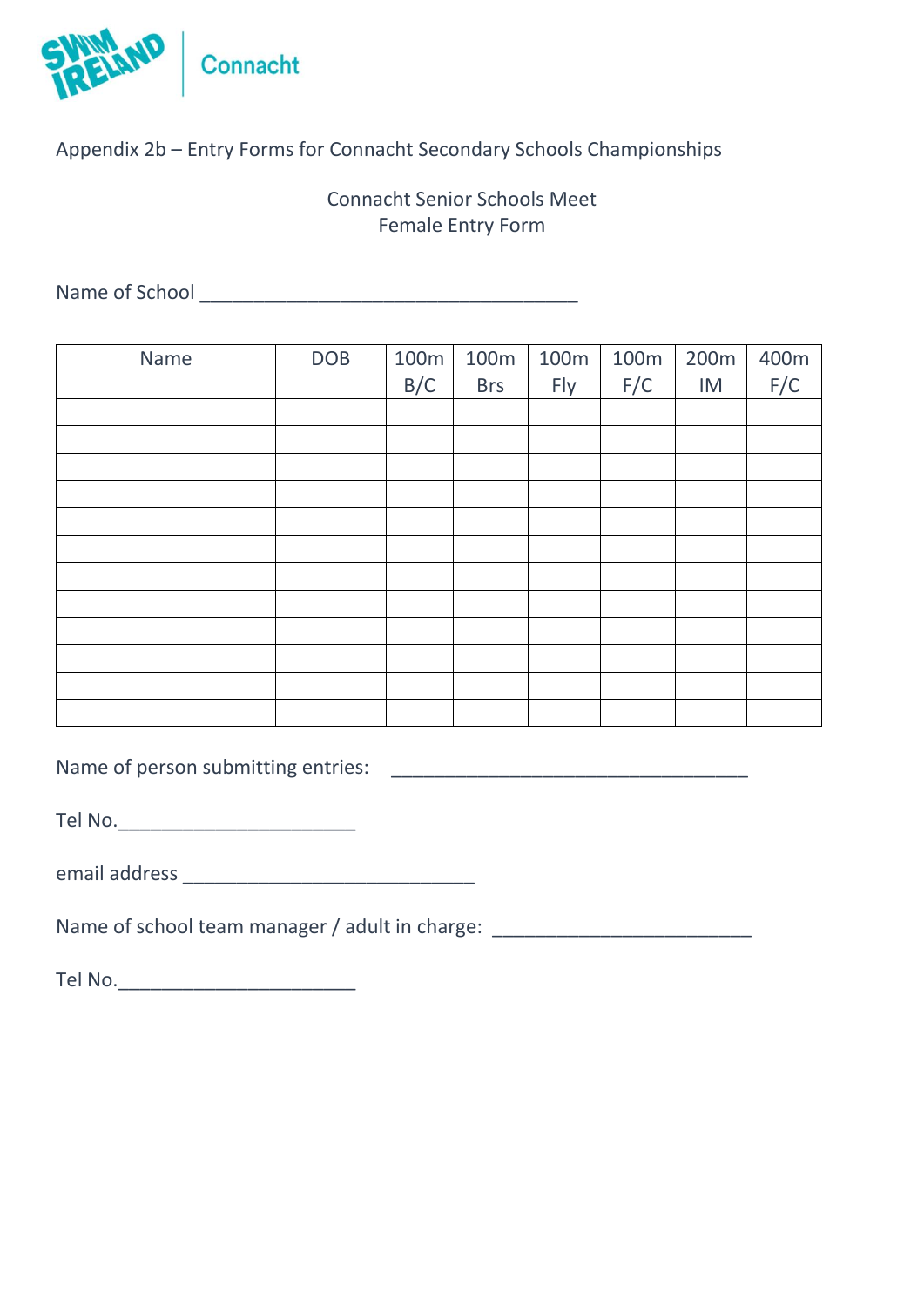

#### Appendix 2c – Entry Forms for Connacht Secondary Schools Championships Relay Entry Form

Name of School **Example 20** 

Male / Female (delete whichever does not apply)

#### Junior Relay Team (*born between 1.9.2007 and 31.8.2009*)

Freestyle Relay Team  $\vert$  | Medley Relay Team

#### Names and Dates of Birth of Team Members (Freestyle & Medley combined)

| Surname and then First | Date of      | Surname and then First | Date of      |
|------------------------|--------------|------------------------|--------------|
| <b>Name</b>            | <b>Birth</b> | <b>Name</b>            | <b>Birth</b> |
|                        |              |                        |              |
|                        |              |                        |              |
|                        |              |                        |              |
|                        |              |                        |              |
|                        |              |                        |              |
|                        |              |                        |              |
|                        |              |                        |              |
|                        |              |                        |              |

Inter Relay Teams (*born between 1.9.2005 and 31.8.2007*)

[swimming up is permitted but at least one team member must be Inter]

Names and Dates of Birth of Team Members (Freestyle & Medley combined) Freestyle Relay Team Medley Relay Team

| Surname and then First<br>Name | Date of<br><b>Birth</b> | Surname and then First<br>Name | Date of<br><b>Birth</b> |
|--------------------------------|-------------------------|--------------------------------|-------------------------|
|                                |                         |                                |                         |
|                                |                         |                                |                         |
|                                |                         |                                |                         |
|                                |                         |                                |                         |

School Stamp